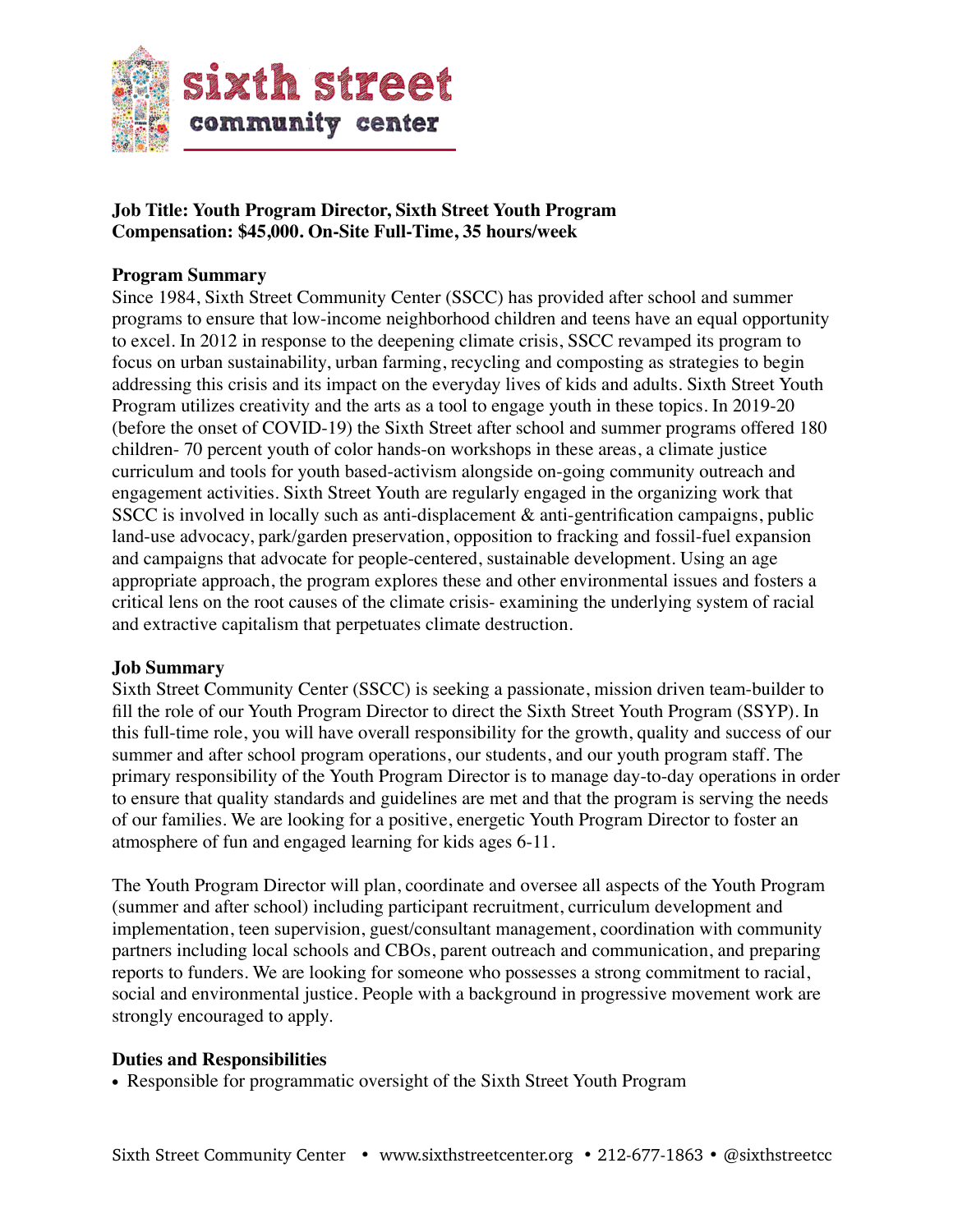- Responsible for ensuring Sixth Street Community Center maintains an emotionally and physically safe environment for youth that meets all compliance and safety requirements set forth by the organization, DOE, DOH, funders and applicable labor law.
- Responsible for the development and implementation of innovative and age appropriate curriculum, enrichment activities, and theme based projects.
- Develop a combination of youth program activities and curriculum in alignment with Sixth Street Youth Program's offerings: visual arts, expressive arts, urban sustainability, climate justice, urban farming, cooking, community engagement, and youth based activism.
- Organizes special and culminating events, including showcases that highlight student achievement and culturally enriching field trips.
- Creates and distributes schedules of all activities and ensures appropriate record keeping and reporting of all youth attendance.
- Resolves issues as they arise. Experience in conflict resolution or de-escalation is a plus.
- Responsible for participant recruitment. This may include calling, e-mailing, and posting announcements, holding information sessions, answering applicant questions and other strategies to encourage families to enroll and continue participation on a consistent basis.
- Document and photograph activities for SSCC social media, parent updates and newsletters.
- Maintain the Sixth Street Youth Program Blog updating our community on Youth Program projects and activities.
- Identify and outreach to new potential community partners, teaching artists, guest workshop facilitators, youth educators. Cultivate and maintain relationships with SSYP partners.
- Maintains accurate records on site (i.e., file box, staff files, program flyers, materials, schedule and curriculum).
- Reports site injuries via appropriate forms and immediately communicates incidents with Program Director and parents.
- Communicate and collaborate with local school administrations.
- Coordinate assignments to Youth Educators, Volunteers, Support Staff and our Teen Interns.
- Order, prepare and maintain needed materials for daily operation
- Facilitate student registration processes to completion; maintain complete folders on children (health, parental contact information, incident reports)
- Assist Sixth Street's Program Director in screening, hiring, leading, training and evaluation of staff
- Plan and facilitate staff orientations, meetings; and staff trainings as required to meet SSCC's standards and culture.
- Assist with Sixth Street organization development. Including but not limited to grant writing, grant research, engaging with funders and foundations.

# **Experience, Education and Job Qualifications**

- Strong demonstrated commitment to racial, social and environmental justice and equity. Community Organizers are encouraged to apply!
- Compassionate, competent, confident leader who can exercise patience.
- 3-5 years experience working in a social service organization.
- Demonstrated experience working in Youth Programs or with youth;
- Experience working on NYC DYCD programs in supervisory role preferred not required.
- Bachelors Degree.
- Bilingual in addition to English Preferred (Spanish) Required Skills